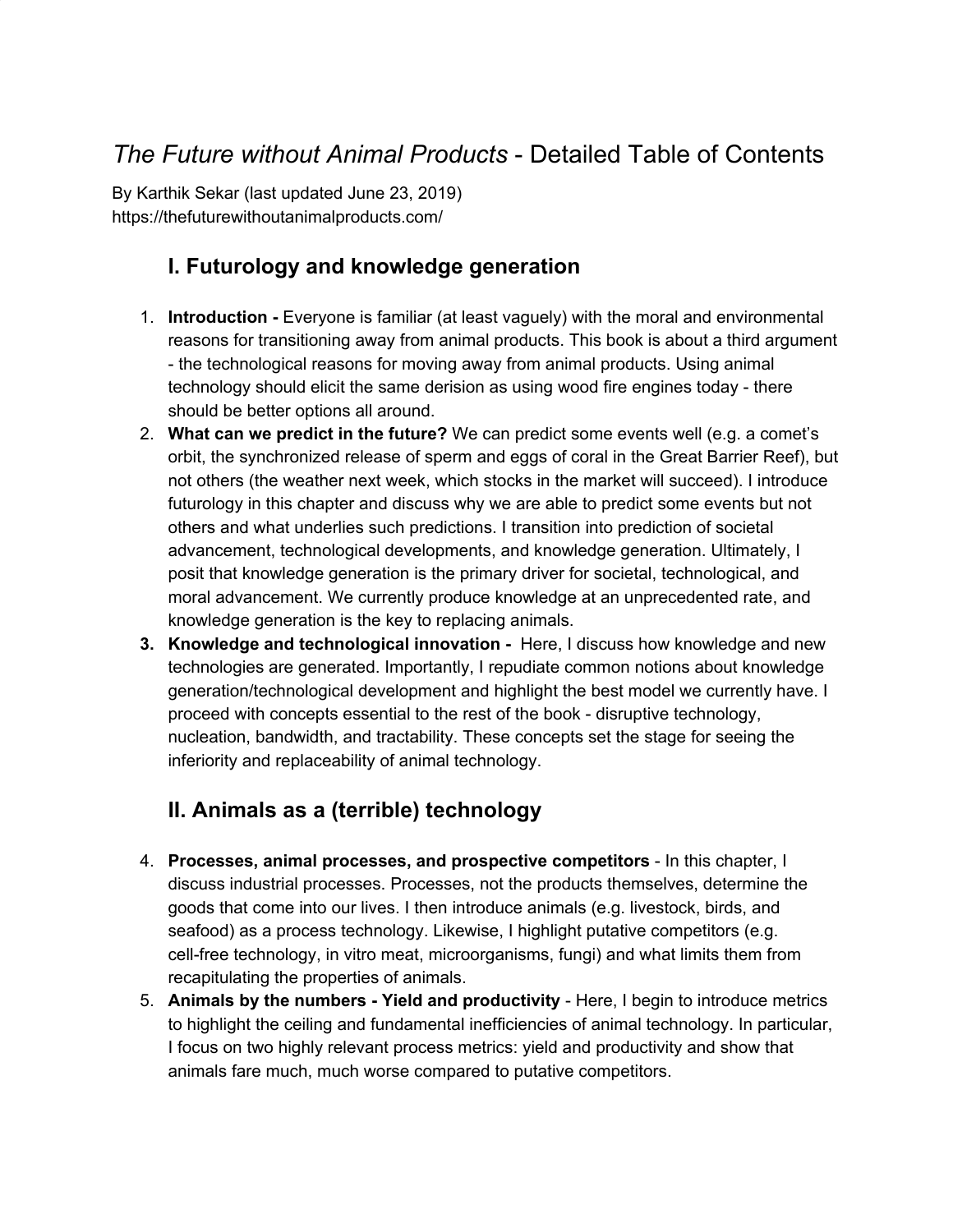6. **The intractability of animal technology** - Animals are intractable technology, meaning that they are incredibly difficult to innovate, especially compared to the prospective competition. This means that competing technologies will catch up to and leave animals in the dust as soon as they surpass animals. I also discuss genetically-modified organisms (GMO). I assert that GMO technology would help widen the tractability chasm between animals and the potential replacers. Animal rights activists would be strategic to support GMO technology if they want animal products replaced sooner.

### **III. Replacing animals in our food**

- 7. **The nutrition of animals** Animal products provide a few known essential nutrients such as Vitamin  $B_{12}$  and Zinc. I will discuss those micronutrients briefly and refute ideas presented by others about nutritional benefits from animal products. I will talk at length about protein nutrition and show that amount of protein needed in a diet is far lower than what we think.
- 8. **Valence** Another oft touted reason to eat meat is the taste and satisfaction imparted by it. Here, I introduce the concept of valence, or how we associate goodness and/or badness to certain sensory inputs, gastronomical or otherwise. I challenge the notion that our valences are immutable. We have the ability to change what we derive satisfaction from even as adults. Meditation and the hedonic treadmill come into this chapter. I predict a "Meditation revolution", which will drastically enhance ability to mutate valences in the greater population, also furthering the end of animal product usage.
- 9. **The Expanse of Amazing Foods** Most foods we eat today are relatively new due to global trade (within the last 500 years). Despite the notion of tradition often associated with food, we've been constantly iterating our gastronomical options. The corollary is that there is the entire unknown possibility space of foods. By sheer physical possibility, this means there must be foods that are just better all around compared to what we currently have, and we should boldly, optimistically explore this space. Given the intractability of animal technology, exploring this space would be easier without considering animal products.

### **IV. Catalyzing a future free of animal products**

10. **Lessons from other technological developments** - Many advancements in energy, computing, and engineering are the outgrowth of a variety of knowledge-generating entities, specifically academia, government, and industry. Currently, we seemingly concede animal-replacement efforts to industry, particularly luminescent companies such as Beyond Meat and Impossible Foods. Here I discuss the role of each institution in shaping the potential future without animal products. I'm not convinced that a purely industrial thrust will get us there most efficiently; therefore, this chapter discusses roles for government and academia in order to accelerate the Future without Animal Products.